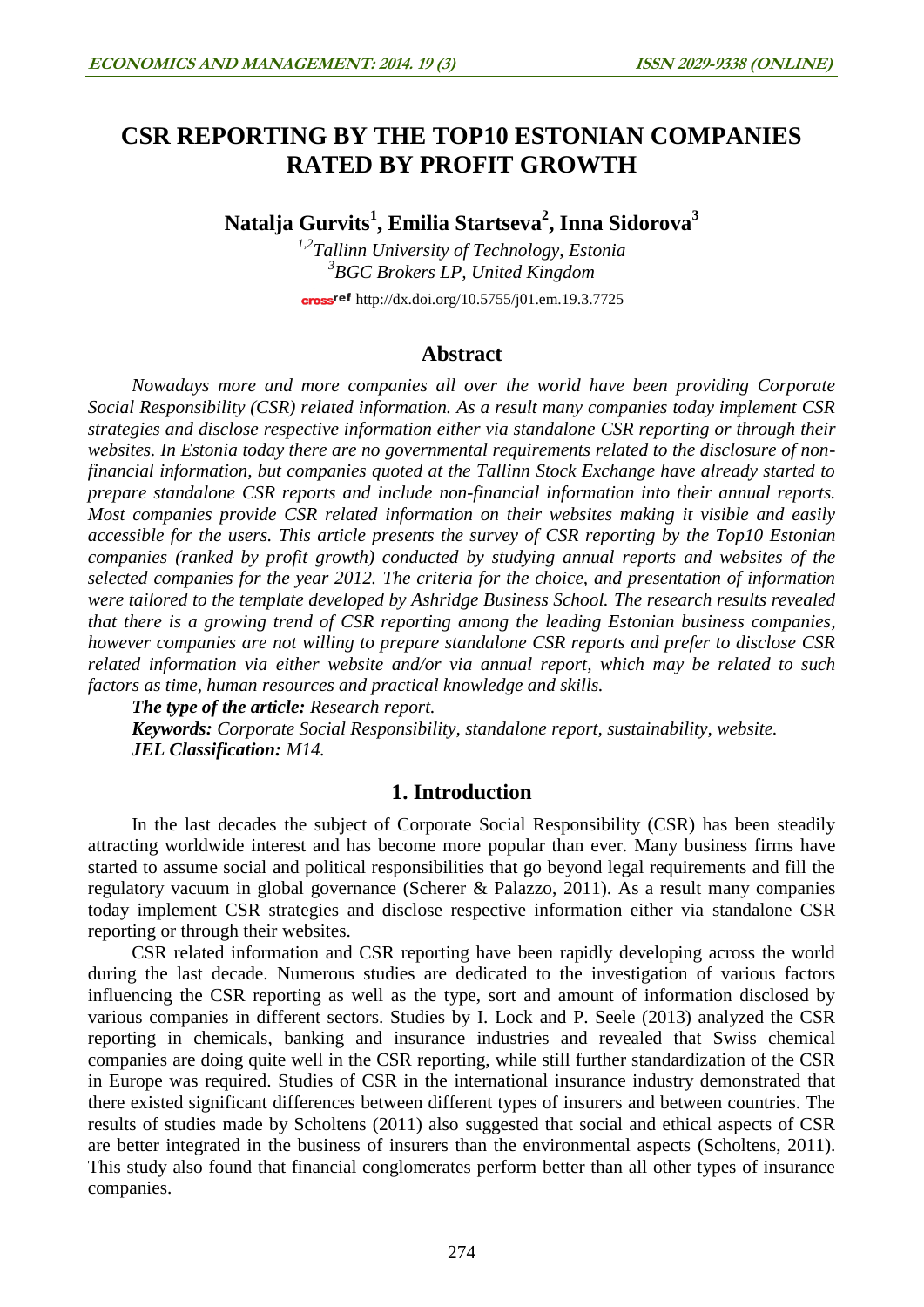Y. Kamal and C. Deegan (2013) studies the social and environment-related governance disclosure practices in the textile and garment industry in the country of Bangladesh. The study revealed that such disclosures are not somewhat strange and unknown, but "still fall short of what would appear to be expected by the international community". The results also suggest limited accountability and transparency in relation to social and environment-related governance practices within a developing country context (Kamal & Deegan, 2013).

CSR reporting quality and the level of disclosure are totally different across countries. S. Young and M. Marais (2012) studied the influence of national institutions and industry characteristics on CSR reporting compared. Their findings suggest CSR reporting is also stronger in high-risk industries than in low-risk industries. It also found that industry characteristics override the influence of national institutions in high-risk industries (Young & Marais, 2012).

C. Noronha, S. Tou, M. I. Cynthia and J. J. Guan (2013), did research on CSR reporting in China and arrived to the conclusion that such reporting was in the preliminary stage in this country. J. Graafland and L. Zhang (2014) also stated that the attention to social and environmental aspects of CSR is still far beyond from high. The studies of L. Kuo, C.-C. Yeh and H.-C. Yu (2012) also indicated that "environmentally sensitive industries (ESIs)" and state-owned enterprises are significantly more committed to environmental information disclosure, which is also the case for several Estonian companies. It should be noted that in Estonia the content of CSR reporting varies as depending on the nature of business some companies choose either social or environmental information to be disclosed. However, in some cases companies also prepare standalone environmental reports in addition to the standalone CSR reporting in order to outline the importance of disclosing such information as waste management, energy consumption and compliance with environmental regulations and requirements.

A. Romolini, S. Fissi and E. Gori (2012) analyzed the CSR reports of the Italian companies making up the FTSE ECPI Leaders Index of the Italian Stock Exchange and the findings demonstrated a good level of disclosure with the improving quality level.

Studies also investigated whether CSR reporting depends on the public policy of the selected country. D. Beare, R. Buslovich and C. Searcy (2013) in their study held interviews with 35 different Canadian corporations that produce sustainability reports, focusing on the impact of public policy on the sustainability reporting. The majority of participants stated that their corporation's sustainability reporting was not influenced by public policy mainly due to the lack of the direction from government (Beare, Buslovich & Searcy, 2013).

Some studies claimed that the governmental regulation and additional pressure on CSR reporting produce quite good results and make companies more concerned about this matter. E. R. G. Pedersen, P. Neergaard, J. T. Pedersen and W. Gwozdz (2013) explored the response of Danish companies to new governmental regulation on compulsory CSR reporting and their studies confirmed that government pressure had an impact on the CSR reporting practices. Therefore it may be a good practice to encourage the implementation CSR reporting in various EU countries.

Studies also bring out that CSR reporting depends on the ownership type. This interrelation is explored by L. Dam and B. Scholtens (2012) in their studies of how different owners relate to CSR. The study revealed that ownership by employees, individuals, and firms is associated with relatively poor corporate social policies of the firms they invest in. In contrast, the holdings by banks and institutional investors as well as those by the state appear to be neutral in this respect (Dam & Scholtens, 2012).

It should also be mentioned that, as depicted in numerous studies, CSR largely depends on the culture and political background of the selected country. According to M. Gjølberg (2010), preexisting political-economic institutions and cultural norms deeply affect the interpretation of CSR. This in turn leads to the CSR accounting and reporting model implemented and used in the particular country (Gjølberg, 2010). Company policy is largely determined by the management board. The nature and the scope of the CSR reporting depend of the management desire and efforts to implement the CSR policy into the companies' everyday business activities. This assumption is confirmed by an interesting and outstanding study carried out by B. Fernandez-Feijoo, S. Romero, and S. Ruiz-Blanco (2013), who explored the relationship between sustainability reporting and the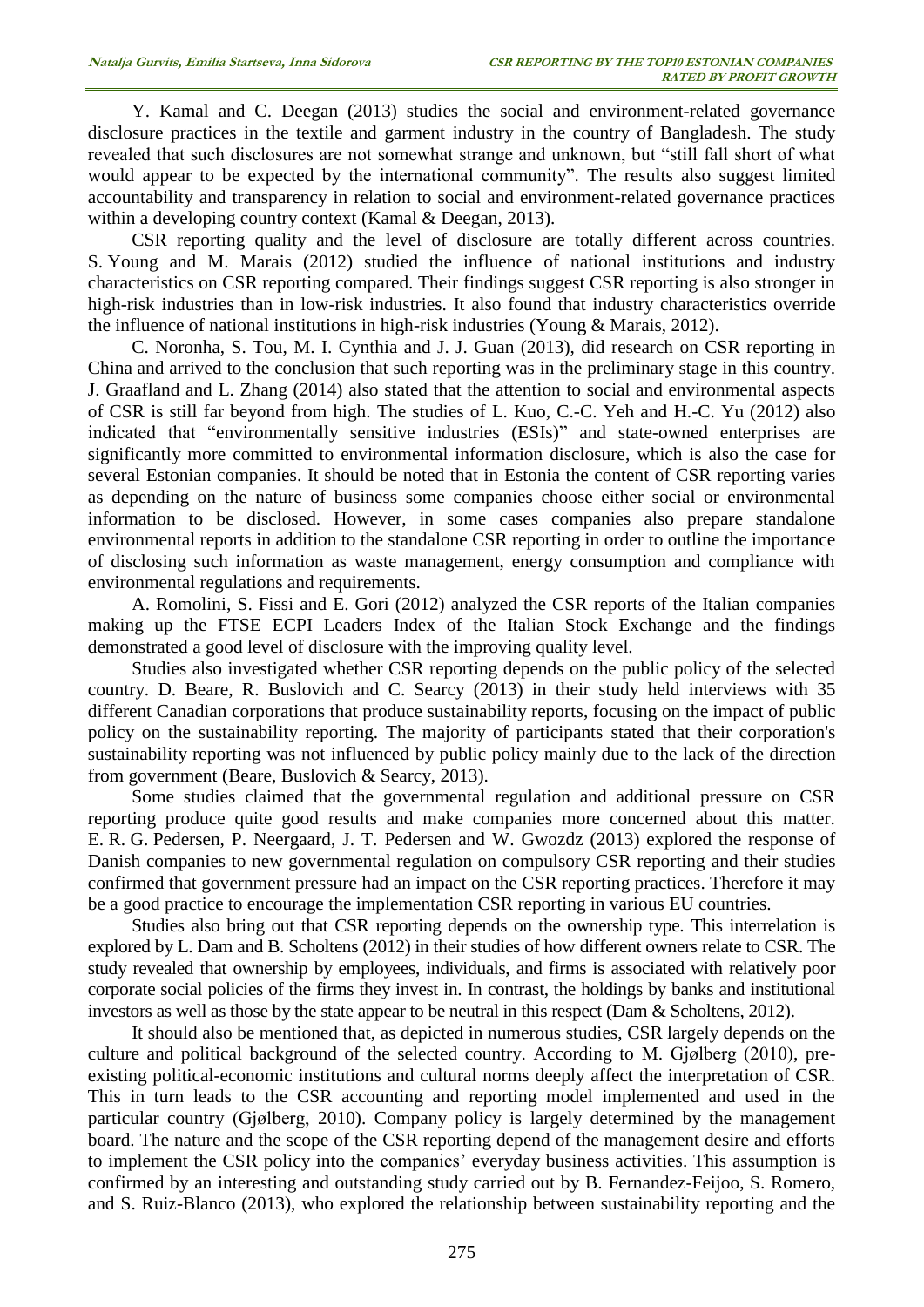existence of at least three women on the board of directors. The results of the study show that in countries with a higher proportion of boards of directors with at least three women, the levels of CSR reporting are higher (Fernandez-Feijoo, Romero & Ruiz-Blanco, 2013).

In October 2011 the European Commission published a [new policy on corporate social](http://eur-lex.europa.eu/LexUriServ/LexUriServ.do?uri=COM:2011:0681:FIN:EN:PDF)  [responsibility.](http://eur-lex.europa.eu/LexUriServ/LexUriServ.do?uri=COM:2011:0681:FIN:EN:PDF) The Commission also defines corporate social responsibility as "the responsibility of enterprises for their impacts on society". To fully meet their social responsibility, enterprises *"*should have in place a process to integrate social, environmental, ethical, human rights and consumer concerns into their business operations and core strategy in close collaboration with their stakeholders*"* (EU Commission, 2011).

CSR reporting is not yet compulsory within the EU countries; however, these disclosures are becoming more and more relevant and appear in the reports of most leading companies in each country. European law makes the following requirement on companies: "To the extent necessary for an understanding of the company's development, performance or position, the analysis [in the annual review] shall include both financial and, where appropriate, non-financial key performance indicators relevant to the particular business, including information relating to environmental and employee matters" (The European Parliament and the Council, 2003). There is also a notably growing trend of issuing standalone CSR reports and/or social and/or environmental reports, which provide additional non-financial information about the performance of the company.

Also worth mentioning is a 2011 study into CSR reporting practices of the EU companies. This study, financed by the European Commission's Directorate-General for Employment and Social Affairs, provides an overview of current practices and challenges in sustainability reporting by European companies. This study revealed that when companies report on their corporate social responsibility (CSR), it encourages more companies to engage in these practices. The study also finds that reader's needs are best met when: reporting is regulated, CSR reporting is integrated with financial reporting, stakeholders are more involved in reporting (EU Commission Sustainability…, 2011).

In Estonia the CSR framework has been in development since 2004, which led to the establishment of Responsible Business Forum in Estonia in 2004-2006. It is, a non-profit organisation with an aim of furthering CSR in Estonian society through being the centre of competence building and communication on CSR. Building on the outcomes of the multistakeholder dialogue, Responsible Business Forum in Estonia continues its action through fostering CSR-related initiatives as well as providing related consultations (http://www.csr.ee/). The organization also offers various advisory services on Corporate Sustainability and Responsibility like strategic consulting, trainings and workshops for managers and employees, community based projects, etc. Today more and more companies start to implement the CSR strategy and to disclose CSR related information by either preparing standalone CSR reports or providing this information on the company's website. 0There has been an increase in the number of social reporting requirements driven by regulatory bodies and stock exchanges around the world that have played a key role in advancing the field of social reporting (Global CSR Disclosure Requirements, n.d.).

The European Commission strongly encourages all member countries to report and disclose CSR related information as good disclosure of non-financial information enables investors to contribute to a more efficient allocation of capital and better achieve longer-term investment goals. It can also help to make enterprises more accountable and contribute to higher levels of citizen trust in business (EU Commission, 2011).

According to Yvo de Boer KPMG's Global Chairman, the debate on whether companies should report on CR or not is dead and buried. CR reporting appears to be standard business practice all over the world - even in those geographic regions and industry sectors that only two years ago lagged behind. The questions companies should ask themselves now, and which we have endeavored to answer in this publication, are "what should we report on?" and "how should we report it?" And, most importantly, "how can we best use the process of reporting to generate maximum value both for our shareholders and for our other stakeholders?" (KPMG, 2013).

The KPMG Survey also revealed that America overtook Europe as the leading reporting region. Asia Pacific saw the most significant increase due to a jump in CR reporting rates in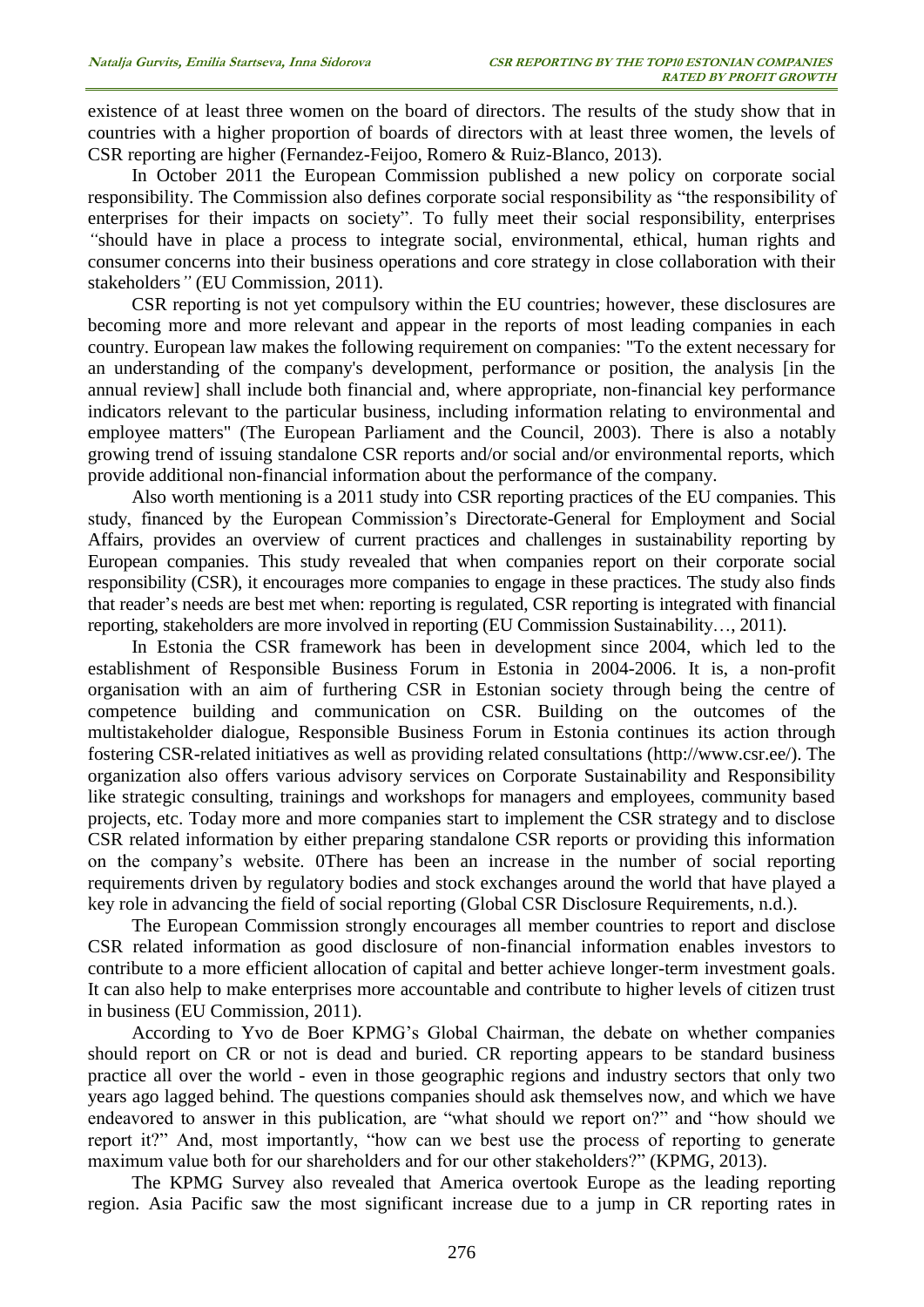countries such as India, Singapore and Australia, and new countries with high reporting rates joining the survey. Rates remained static in Europe and dropped in the Middle East & Africa, largely due to a number of countries with low reporting rates joining the survey for the first time ( KPMG, 2013).

In Estonia today there are no governmental requirements related to the disclosure of nonfinancial information, but companies quoted at the Tallinn Stock Exchange have already started to prepare standalone CSR reports and include non-financial information into their annual reports. Most companies provide CSR related information on their websites making it visible and easily accessible for the users.

These developments have influenced the choice of the topic for this research. The subject of the research is CSR information from the annual reports and websites of the TOP10 Estonian companies by profit growth, as rated by the leading Estonian business newspaper "Äripäev". The aim of the present research is to find out whether Estonian TOP 10 leading business companies by profit growth are implementing CSR reporting practices and how they prefer to present this information to the stakeholders.

### **2. Methodology**

Within the framework of this article the authors analysed CSR information provided by the Top10 Estonian companies by Profit Growth as of year 2012. According to authors' opinion, increased competition should serve as motivation for the companies to supply non-financial information concerning their activities to existing and potential stakeholders. The authors studied annual reports and the websites of the selected companies for the year 2012. Authors have studied the Estonian version of annual reports of the selected 10 companies submitted to the state via ereporting system and if available also the English version of the annual report in order to find CSRrelated information in any of the sections. Authors have also investigated the information published and publicly available on the companies' website in order to figure out what CSR-related information is supplied to the stakeholders as in authors' opinion, for a customer, a company's website serves as the most accessible and important source of information about the company, while annual report as a source of information about CSR activity is more tailored to professionals. The criteria for the choice and presentation of information were tailored to the template developed by Ashridge Business School: A - Leadership, vision and values; B -Marketplace activities; C - Workforce; D – Suppliers; E - Stakeholders engagement; F - Community activities; G - Environmental activities (Ashridge, 2005). For the current research authors have modified the selected template and have chosen the following criteria A - Leadership, vision and values; B – Customers related activities, C - Employees related activities; D – Suppliers related activities; E – Shareholders and investors related activities; F- Community related activities; G – Environment related activities. Table 1 presents the selected companies in the fastest growing order as published by the leading Estonian business newspaper "Äripäev".

| No. | <b>Name (Trade name)</b>       | Website                   | Profit growth, th $\epsilon$ |  |  |
|-----|--------------------------------|---------------------------|------------------------------|--|--|
| 1.  | <b>SWEDBANK AS</b>             | www.swedbank.ee           | 65 900                       |  |  |
| 2.  | HOOLEKANDETEENUSED AS          | www.hoolekandeteenused.ee | 21 4 9 4                     |  |  |
| 3.  | <b>MERKO EHITUS AS</b>         | www.merko.ee              | 21 10 6                      |  |  |
| 4.  | <b>Skinest Rail AS</b>         | www.skinest.ee            | 16 559                       |  |  |
| 5.  | Spacecom AS                    | www.spasecom.ee           | 14 606                       |  |  |
| 6.  | Statoil Fuel & Retail Eesti AS | www.statoil.ee            | 14 165                       |  |  |
| 7.  | Elering AS                     | www.elering.ee            | 12724                        |  |  |
| 8.  | Skanska AS                     | www.skanska.ee            | 12 2 2 9                     |  |  |
| 9.  | MAXIMA Eesti OÜ                | www.maxima.ee             | 11 3 36                      |  |  |
| 10. | Olympic Entertainment Group AS | www.olympic-casino.com    | 9 5 7 2                      |  |  |

**Table 1.** Details of Top10 Estonian Companies by profit Growth as of Year 2012

*Source:* Rating for year 2012 published by the leading Estonian business newspaper "Äripäev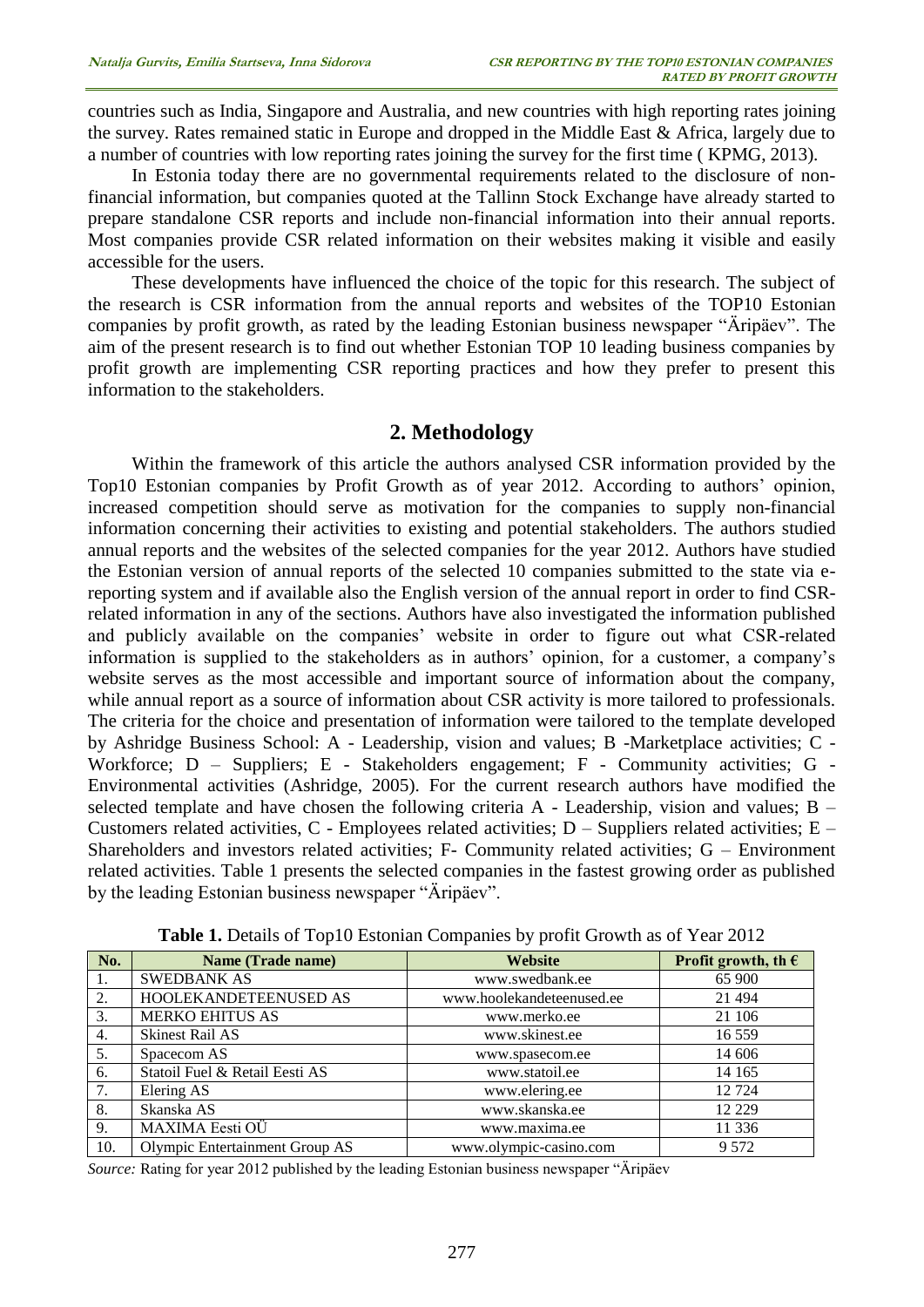The Table 1 lays out following information: name (trade name) of the company, profit growth for the year 2012 based on information published by the leading Estonian business newspaper "Äripäev" and the company website.

#### **3. Results**

The results of the survey clearly indicate that for the year 2013 only in case of two companies there was present a standalone sustainability report, but it was issued by the parent company for the whole group. However all companies provide CSR related information through either respective websites or annual report. Table 2 demonstrates breakout within the main groups of CSR activities.

| Group | <b>Type of CSR Activity</b>        | No. of companies reporting<br>via website | No. of companies reporting via<br>annual report for the year 2012 |  |
|-------|------------------------------------|-------------------------------------------|-------------------------------------------------------------------|--|
|       | Leadership, vision and values      | w                                         |                                                                   |  |
|       | Customers related                  |                                           |                                                                   |  |
|       | Employees related                  |                                           |                                                                   |  |
|       | Suppliers related                  |                                           |                                                                   |  |
|       | Stakeholders and investors related |                                           |                                                                   |  |
|       | Community related                  |                                           |                                                                   |  |
|       | Environmental related              |                                           |                                                                   |  |

**Table 2.** CSR Reporting Information of Top10 Estonian Companies by Profit Growth

*Source:* Websites and annual reports for year 2012 and 2013of the selected companies

The research results confirm that there is a growing trend of CSR reporting among leading Estonian business companies, however companies are not willing to prepare standalone CSR and prefer to disclose CSR related information via either website and/or annual report. However, it is worth mentioning that in the process of research authors used the "substance over form" approach towards the selected companies and were not looking for CSR related sections in the annual reports but carefully reading the whole text of the report to extract CSR related disclosures from different sections.

Analysis of information provided through companies' websites and annual reports show that the most popular areas of CSR related disclosures of companies are community, employee and the environmental related activities.

#### **4. Discussion and Conclusions**

The aim of this present research has been achieved, it can be stated that top 10 Estonian companies by Profit Growth are in line with the latest CSR trends and practices and are successfully implementing CSR and indeed pay attention to the matters of social responsibility through either annual reporting and/or respective website. It also seems that these companies prefer to disclose information via website or annual report, which may be related to the fact that preparation of the standalone CSR report requires more time, human resources and practical knowledge and skills.

It should also be mentioned that authors are of the opinion that in Estonia there is no clear idea of who should prepare the standalone CSR report or the corresponding section of the annual report. Therefore not all the reports include CSR related sections and information on CSR can be spotted virtually anywhere. Environmental related disclosures are less popular as many companies, whose business is not directly related to environmental impact, consider this least important. This may be explained by the fact that for most companies CSR is mainly associated with community, charity and people with reporting of the respective activities prevailing.

The authors are of the opinion that today in the conditions of increased competition Estonian companies should pay more attention to the type and form of CSR reporting to make information easily accessible and understandable for all types of stakeholders as their awareness affects success of the companies.